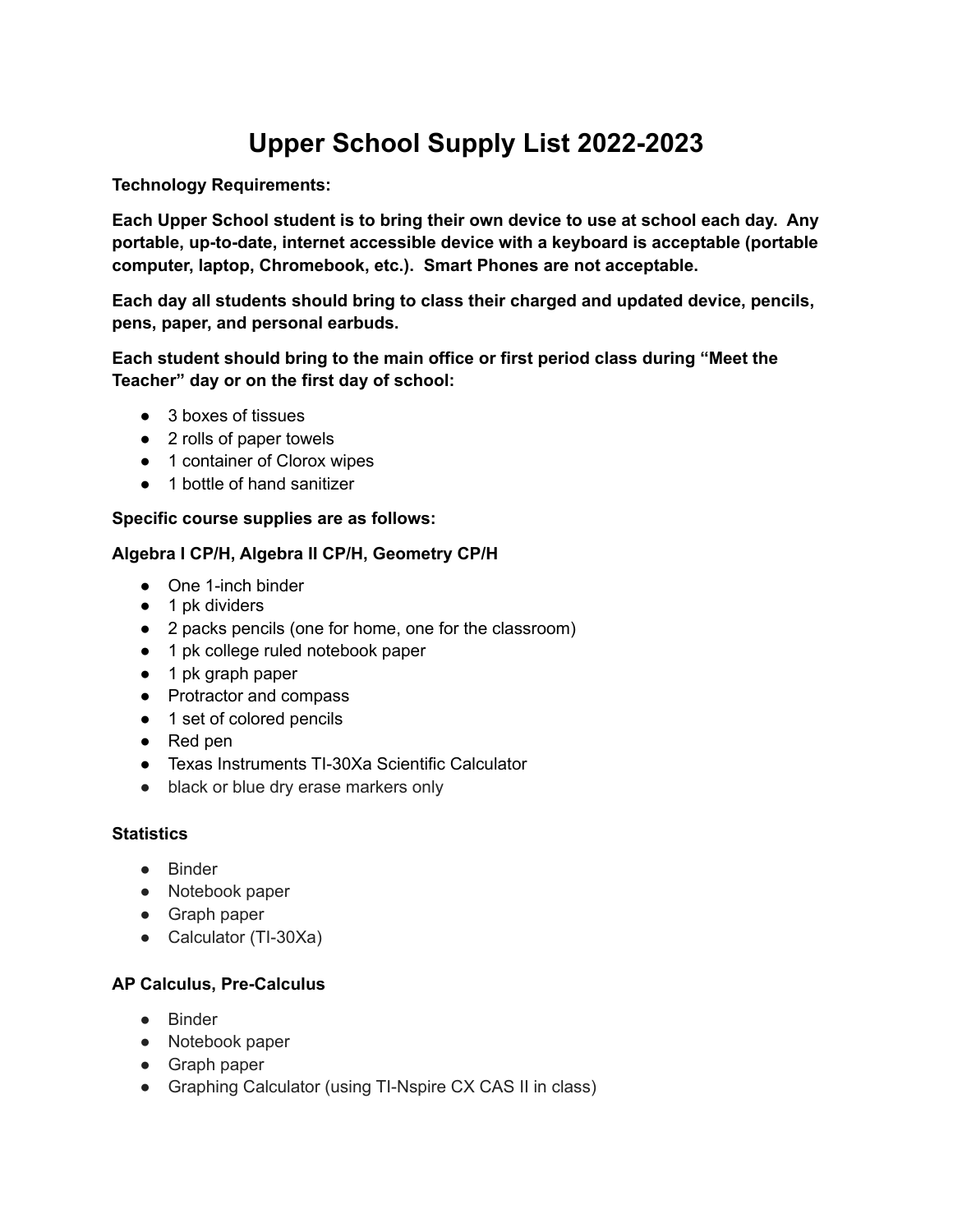# **Biology CP/H**

- 1.5" three ring binder
- 1 packet of 6 dividers for the binder
- 1 set of colored pencils

## **Chemistry CP/H**

- A three-ring binder filled with lined paper.
- A quad ruled (graph paper) composition notebook for lab.
- Pencils for class
- A black or blue ink pen for lab
- A calculator- it does not have to be fancy, but you must have one.

## **Anatomy**

● surgical gloves

# **American Literature, British Literature, World Literature, AP English Literature and Composition, AP English Language and Composition**

- 2" three ring binder with pockets
- 1 pack of dividers for binder
- 1 Highlighter
- 1 pack of loose-leaf paper
- 1 pack of pencils
- 1 pack of blue/black ink pens

## **AP Economics**

- Binder
- Notebook paper
- Graph paper

#### **US HIstory, AP US History**

- 2" three ring binder
- lined paper

# **Spanish I, II, III, IV, V**

- 1 Spiral notebook or binder with notebook paper
- 1 Folder with pockets
- 1 pack of pens and/or pencils